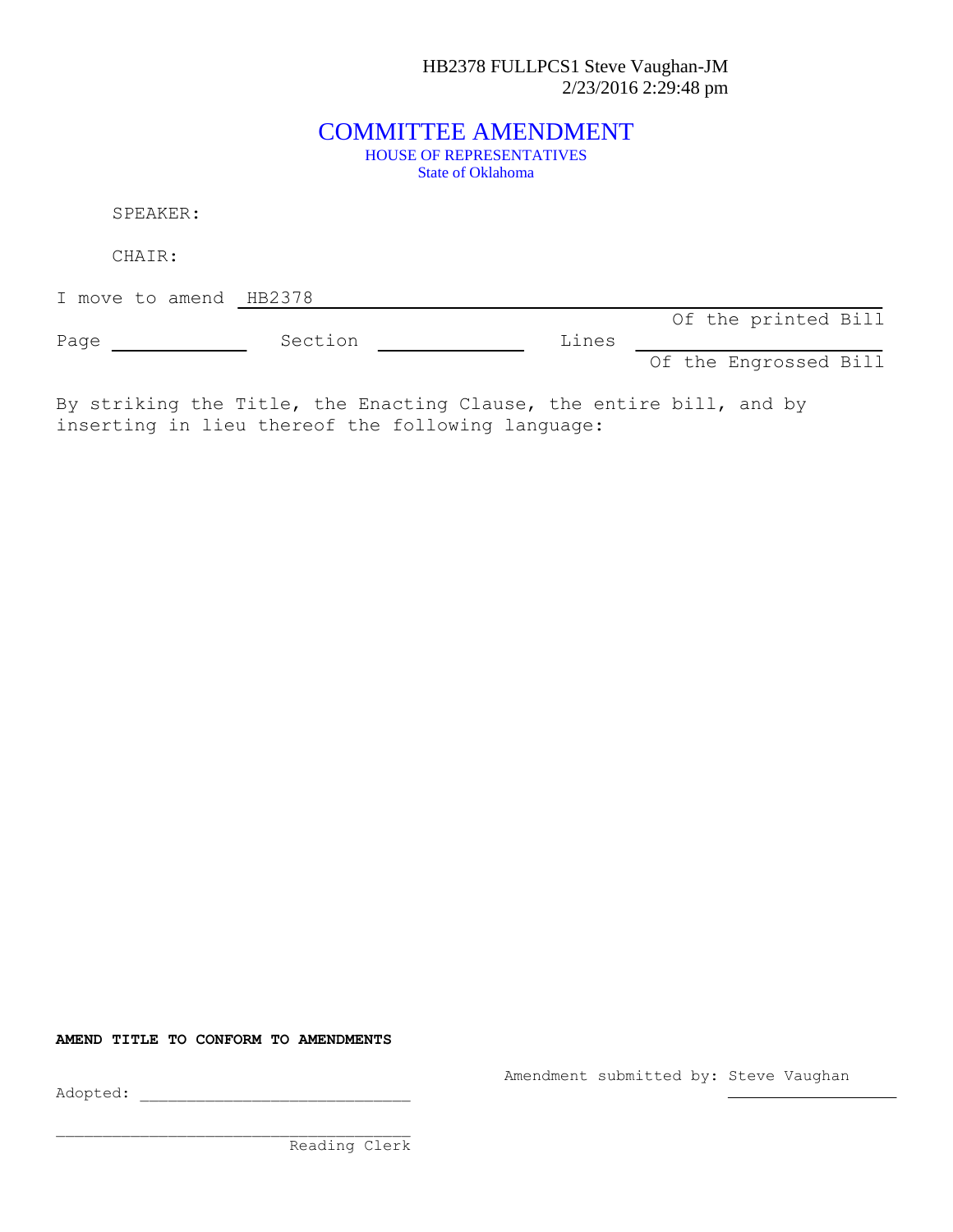| 1            | STATE OF OKLAHOMA                                                                                             |
|--------------|---------------------------------------------------------------------------------------------------------------|
| $\mathbf{2}$ | 2nd Session of the 55th Legislature (2016)                                                                    |
| 3            | PROPOSED COMMITTEE<br>SUBSTITUTE                                                                              |
| 4            | <b>FOR</b><br>HOUSE BILL NO. 2378<br>By: Vaughan                                                              |
| 5            |                                                                                                               |
| 6            |                                                                                                               |
| 7            |                                                                                                               |
| 8            | PROPOSED COMMITTEE SUBSTITUTE                                                                                 |
| 9            | An Act relating to park model recreational vehicles;                                                          |
| 10           | amending 47 O.S. 2011, Section 1102, as last amended<br>by Section 1, Chapter 229, O.S.L. 2014 (47 O.S. Supp. |
| 11           | 2015, Section 1102), which relates to Oklahoma<br>Vehicle License and Registration Act definitions;           |
| 12           | adding definition for park model recreational<br>vehicle; modifying definitions; amending 68 O.S.             |
| 13           | 2011, Section 2101, which relates to vehicle excise<br>tax definitions; modifying definition; and providing   |
| 14           | an effective date.                                                                                            |
| 15           |                                                                                                               |
| 16           | BE IT ENACTED BY THE PEOPLE OF THE STATE OF OKLAHOMA:                                                         |
| 17           | AMENDATORY 47 O.S. 2011, Section 1102, as<br>SECTION 1.                                                       |
| 18           | last amended by Section 1, Chapter 229, O.S.L. 2014 (47 O.S. Supp.                                            |
| 19           | 2015, Section 1102), is amended to read as follows:                                                           |
| 20           | Section 1102. As used in the Oklahoma Vehicle License and                                                     |
| 21           | Registration Act:                                                                                             |
| 22           | "All-terrain vehicle" means a vehicle manufactured and used<br>1.                                             |
| 23           | exclusively for off-highway use traveling on four or more non-                                                |
| 24           | highway tires, and being fifty (50) inches or less in width;                                                  |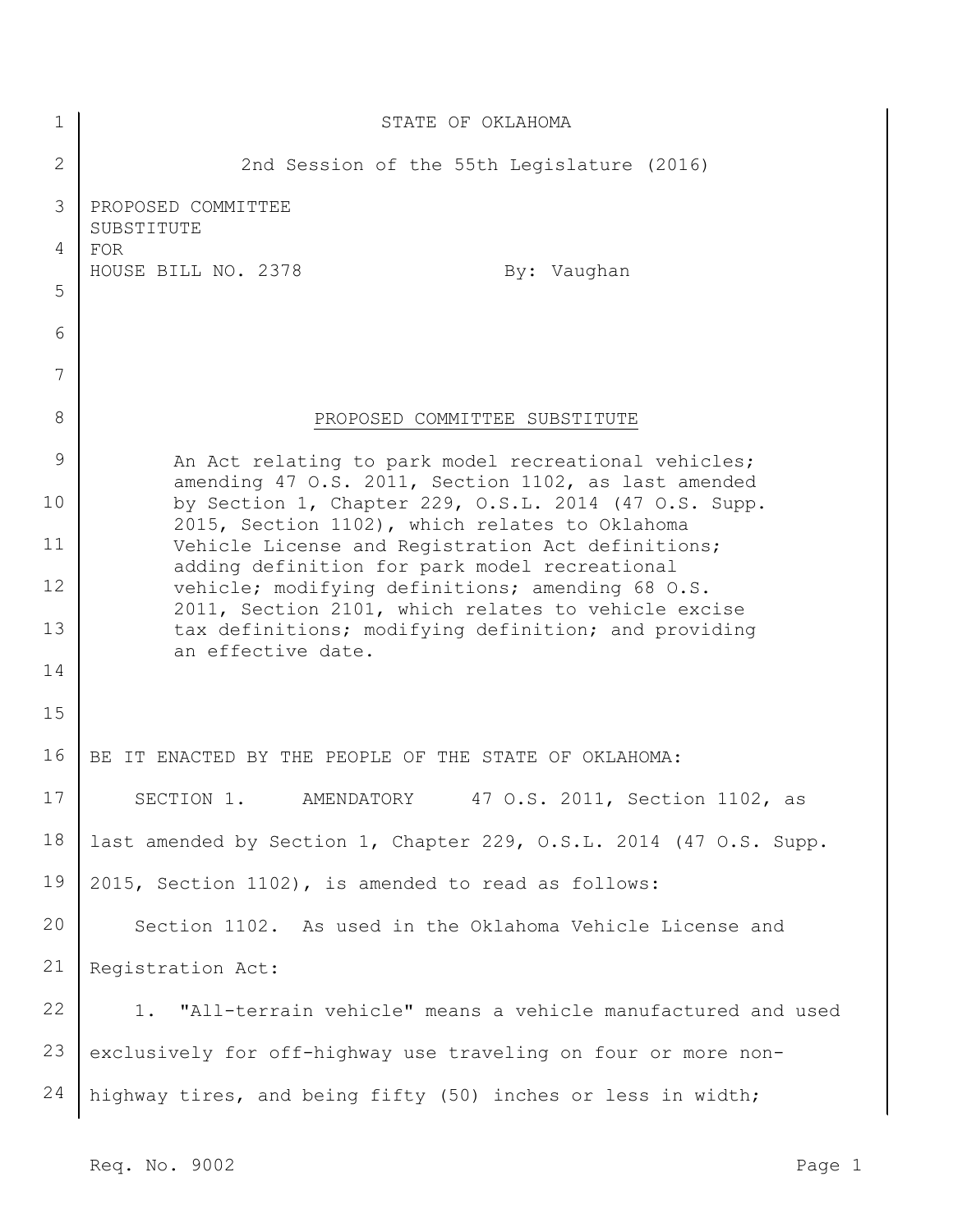1 2 3 4 5 2. "Carrying capacity" means the carrying capacity of a vehicle as determined or declared in tons of cargo or payload by the owner; provided, that such declared capacity shall not be less than the minimum tonnage capacity fixed, listed or advertised by the manufacturer of any vehicle;

6 7 8 3. "Certificate of title" means a document which is proof of legal ownership of a motor vehicle as described and provided for in Section 1105 of this title;

9 10 11 12 13 14 15 16 17 18 19 4. "Chips and oil" or the term "road oil and crushed rock" means, with respect to materials authorized for use in the surfacing of roads or highways in this title or in any equivalent statute pertaining to road or highway surfacing in the State of Oklahoma, any asphaltic materials. Wherever chips and oil or road oil and crushed rock are authorized for use in the surfacing of roads or highways in this state, whether by the Department of Transportation, or by the county commissioners, or other road building authority subject to the Oklahoma Vehicle License and Registration Act, asphaltic materials are also authorized for use in such surfacing and construction;

20 21 22 23 24 5. "Combined laden weight" means the weight of a truck or station wagon and its cargo or payload transported thereon, or the weight of a truck or truck-tractor plus the weight of any trailers or semitrailers together with the cargo or payload transported thereon;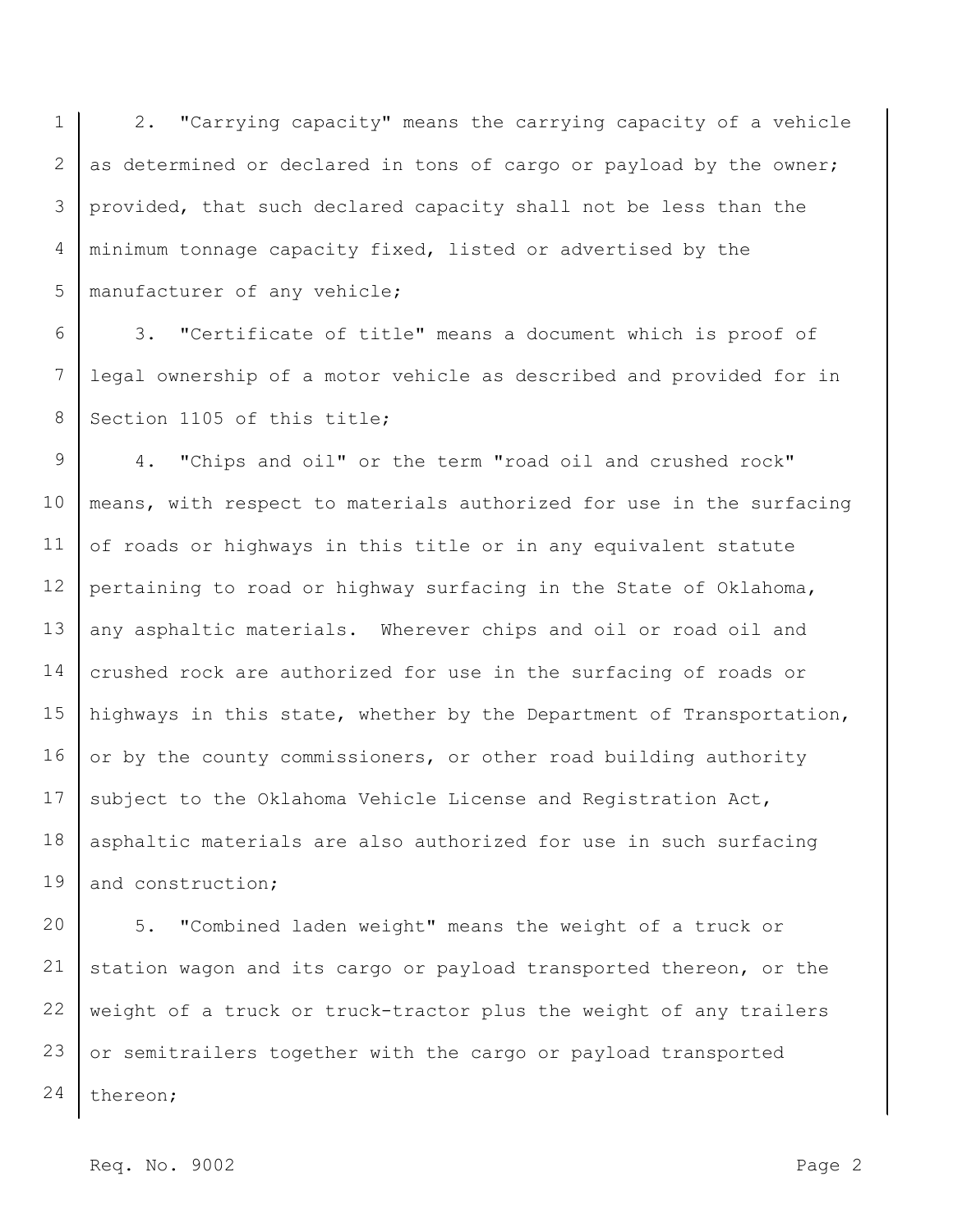1 2 3 4 6. "Commercial trailer" means any trailer, as defined in Section 1-180 of this title, or semitrailer, as defined in Section 1-162 of this title, when such trailer or semitrailer is used primarily for business or commercial purposes;

5 6 7 7. "Commercial trailer dealer" means any person, firm or corporation engaged in the business of selling any new and unused, or used, or both new and used commercial trailers;

8 9 10 11 12 13 14 15 16 17 18 8. "Commercial vehicle" means any vehicle over eight thousand (8,000) pounds combined laden weight used primarily for business or commercial purposes. Each motor vehicle being registered pursuant to the provisions of this section shall have the name of the commercial establishment or the words "Commercial Vehicle" permanently and prominently displayed upon the outside of the vehicle in letters not less than two (2) inches high. Such letters shall be in sharp contrast to the background and shall be of sufficient shape and color as to be readily legible during daylight hours, from a distance of fifty (50) feet while the vehicle is not in motion;

19 20 9. "Commission" or "Tax Commission" means the Oklahoma Tax Commission;

21 22 23 24 10. "Construction machinery" means machines or devices drawn as trailers which are designed and used for construction, tree trimming and waste maintenance projects, which derive no revenue from the transportation of persons or property, whose use of the highway is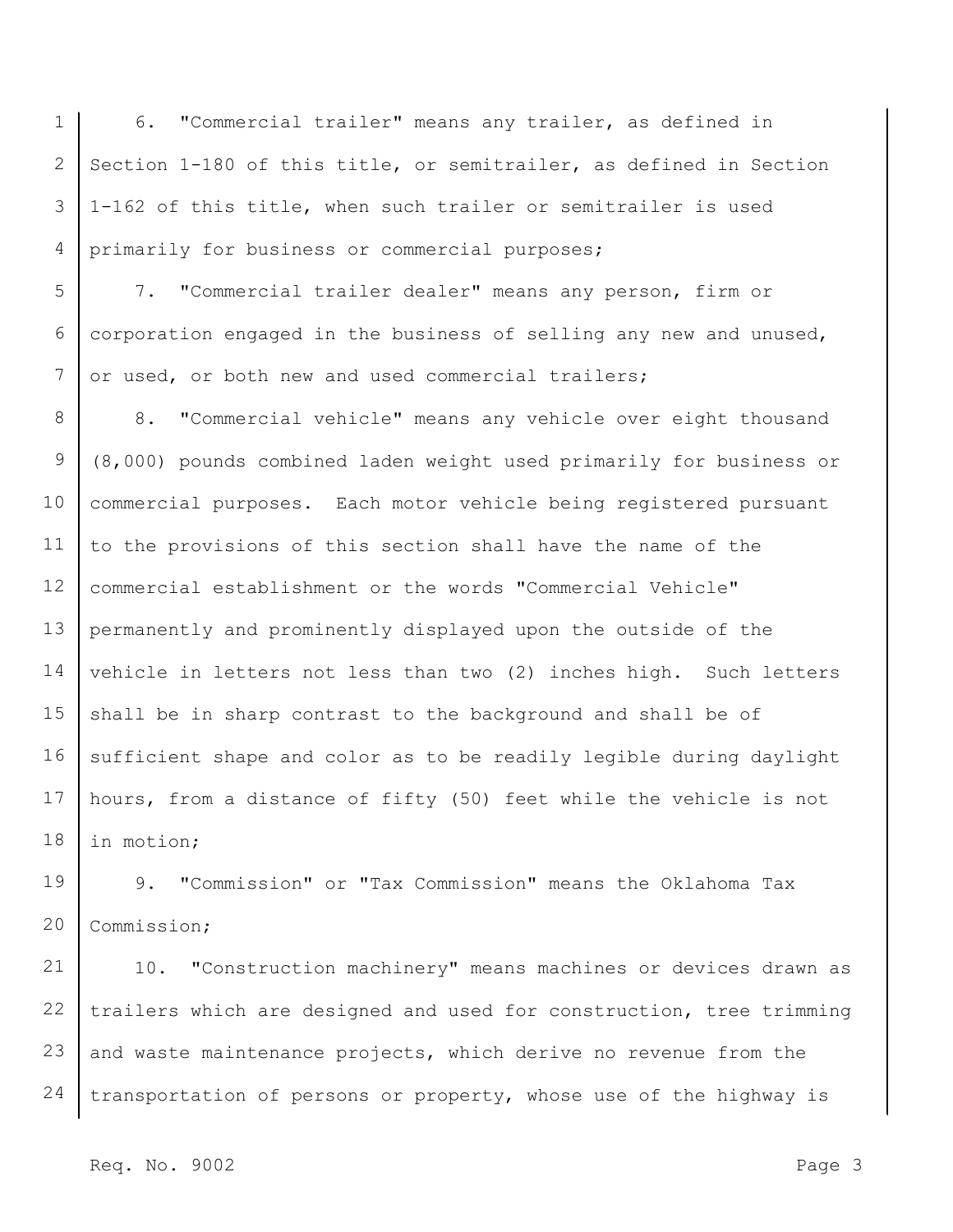1 2 3 only incidental and which are not mounted or affixed to another vehicle; provided, construction machinery shall not include implements of husbandry as defined in Section 1-125 of this title;

4 5 6 7 8 11. "Dealer" means any person, firm, association, corporation or trust who sells, solicits or advertises the sale of new and unused motor vehicles and holds a bona fide contract or franchise in effect with a manufacturer or distributor of a particular make of new or unused motor vehicle or vehicles for the sale of same;

9 10 11 12 13 14 15 16 17 12. "Mini-truck" means a foreign-manufactured import or domestic-manufactured vehicle powered by an internal combustion engine with a piston or rotor displacement of one thousand cubic centimeters (1,000 cu cm) or less, which is sixty-seven (67) inches or less in width, with an unladen dry weight of three thousand four hundred (3,400) pounds or less, traveling on four or more tires, having a top speed of approximately fifty-five (55) miles per hour, equipped with a bed or compartment for hauling, and having an enclosed passenger cab;

18 19 20 13. "Interstate commerce" means any commerce moving between any place in a state and any place in another state or between places in the same state through another state;

21 22 23 14. "Laden weight" means the combined weight of a vehicle when fully equipped for use and the cargo or payload transported thereon; provided, that in no event shall the laden weight be less than the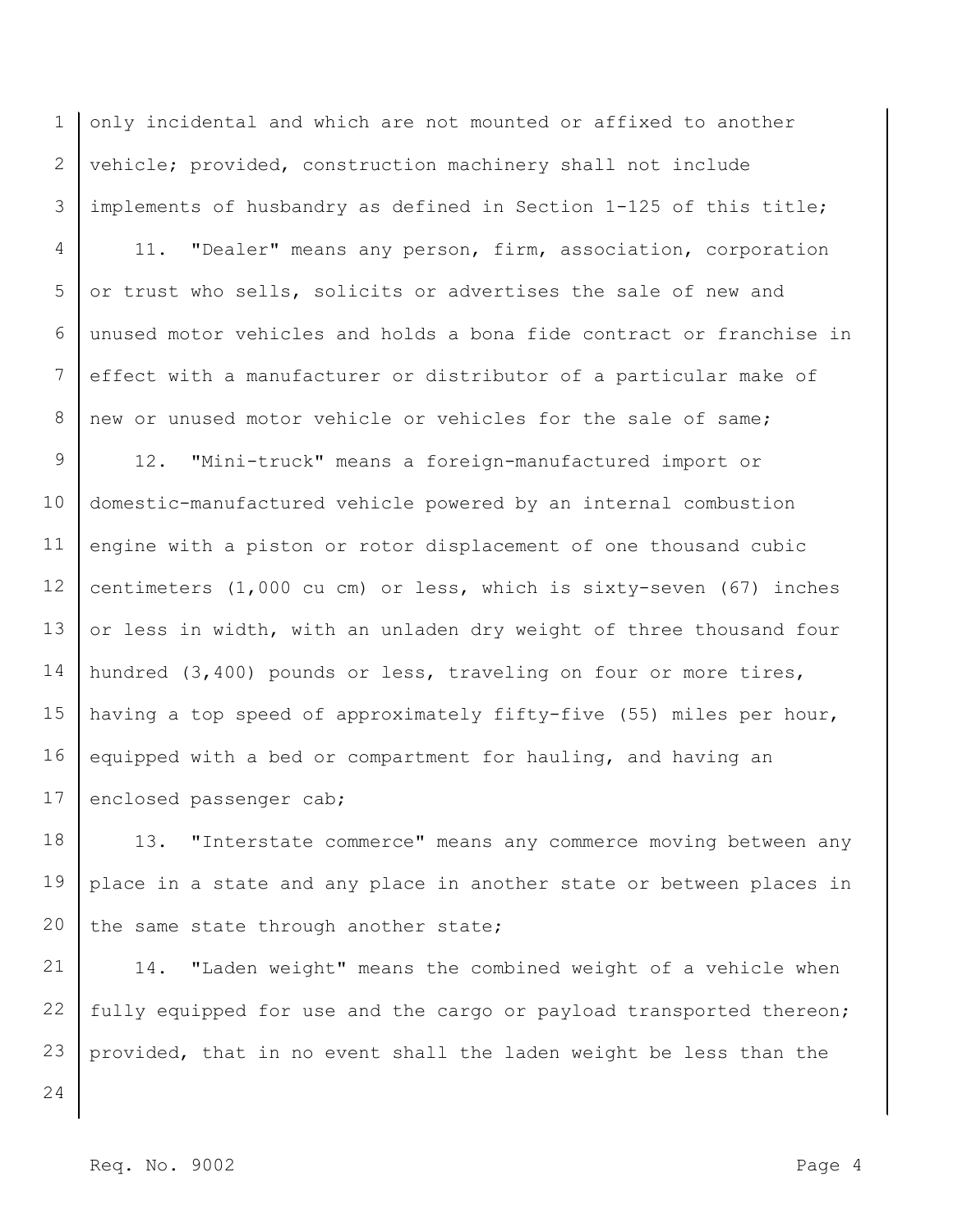1 2 unladen weight of the vehicle fully equipped for use, plus the manufacturer's rated carrying capacity;

3 4 5 15. "Local authorities" means every county, municipality or local board or body having authority to adopt police regulations under the Constitution and laws of this state;

6 7 8 9 10 11 12 13 16. "Low-speed electrical vehicle" means any four-wheeled electrical vehicle that is powered by an electric motor that draws current from rechargeable storage batteries or other sources of electrical current and whose top speed is greater than twenty (20) miles per hour but not greater than twenty-five (25) miles per hour and is manufactured in compliance with the National Highway Traffic Safety Administration standards for low-speed vehicles in 49 C.F.R. 571.500;

14 15 16 17 18 19 20 17. "Manufactured home" means a residential dwelling built in accordance with the National Manufactured Housing Construction and Safety Standards Act of 1974, 42 U.S.C., Section 5401 et seq., and rules promulgated pursuant thereto and the rules promulgated by the Oklahoma Used Motor Vehicle and Parts Commission pursuant to Section 582 of this title. Manufactured home shall not mean a park model recreational vehicle as defined in this section;

21 22 23 24 18. "Manufactured home dealer" means any person, firm or corporation engaged in the business of selling any new and unused, or used, or both new and used manufactured homes. Such information and a valid franchise letter as proof of authorization to sell any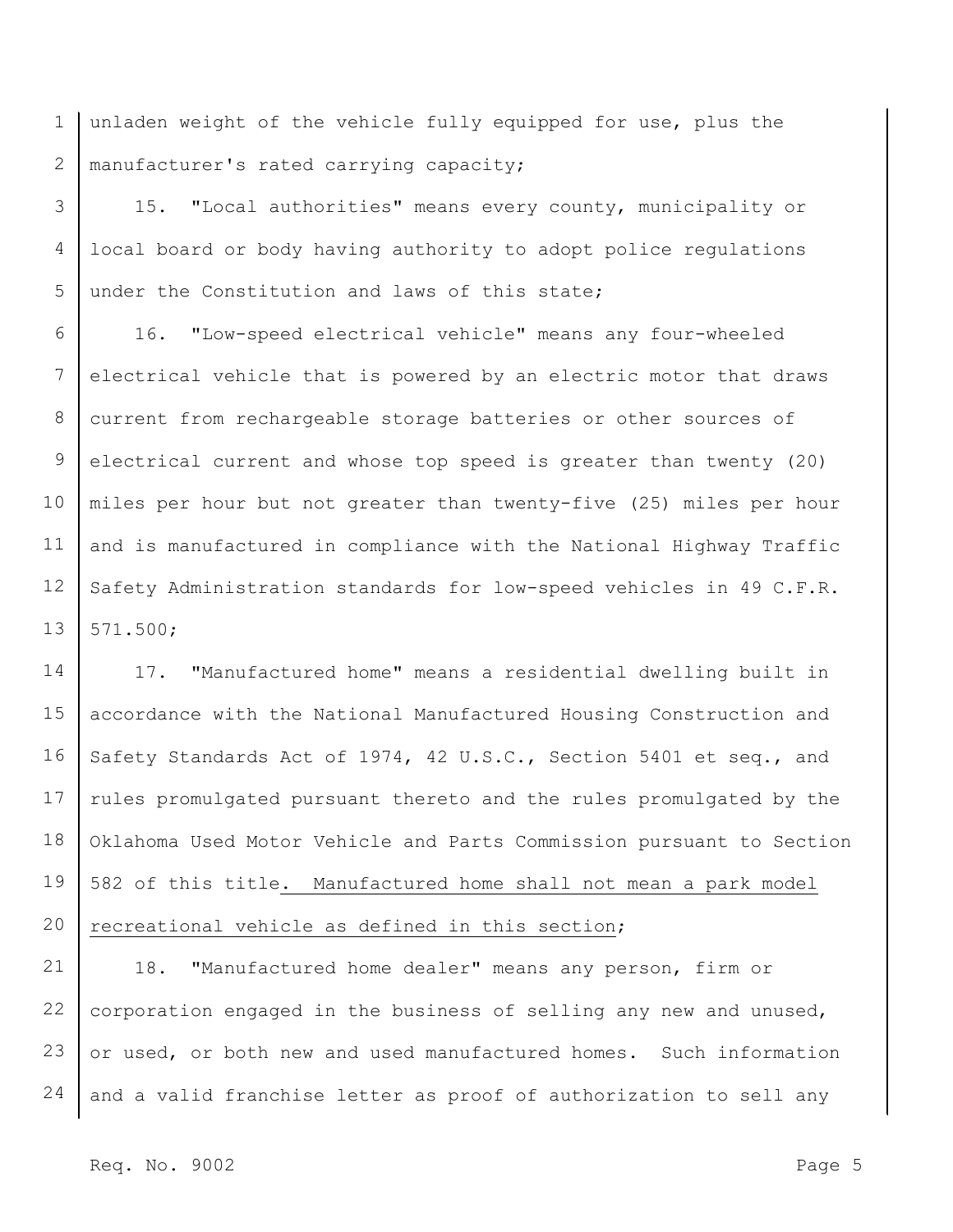1 2 3 4 5 6 7 8 9 10 11 such new manufactured home product line or lines shall be attached to the application for a dealer license to sell manufactured homes. "Manufactured home dealer" shall not include any person, firm or corporation who sells or contracts for the sale of the dealer's own personally titled manufactured home or homes. No person, firm or corporation shall be considered a manufactured home dealer as to any manufactured home purchased or acquired by such person, firm or corporation for purposes other than resale; provided, that the restriction set forth in this sentence shall not prevent an otherwise qualified person, firm or corporation from utilizing a single manufactured home as a sales office;

12 13 14 15 16 19. "Medium-speed electrical vehicle" means any self-propelled, electrically powered four-wheeled motor vehicle, equipped with a roll cage or crush-proof body design, whose speed attainable in one (1) mile is more than thirty (30) miles per hour but not greater than thirty-five (35) miles per hour;

17 18 19 20 20. "Motor license agent" means any person appointed, designated or authorized by the Oklahoma Tax Commission to collect the fees and to enforce the provisions provided for in the Oklahoma Vehicle License and Registration Act;

21 22 23 24 21. "New vehicle" or "unused vehicle" means a vehicle which has been in the possession of the manufacturer, distributor or wholesaler or has been sold only by the manufacturer, distributor or wholesaler to a dealer;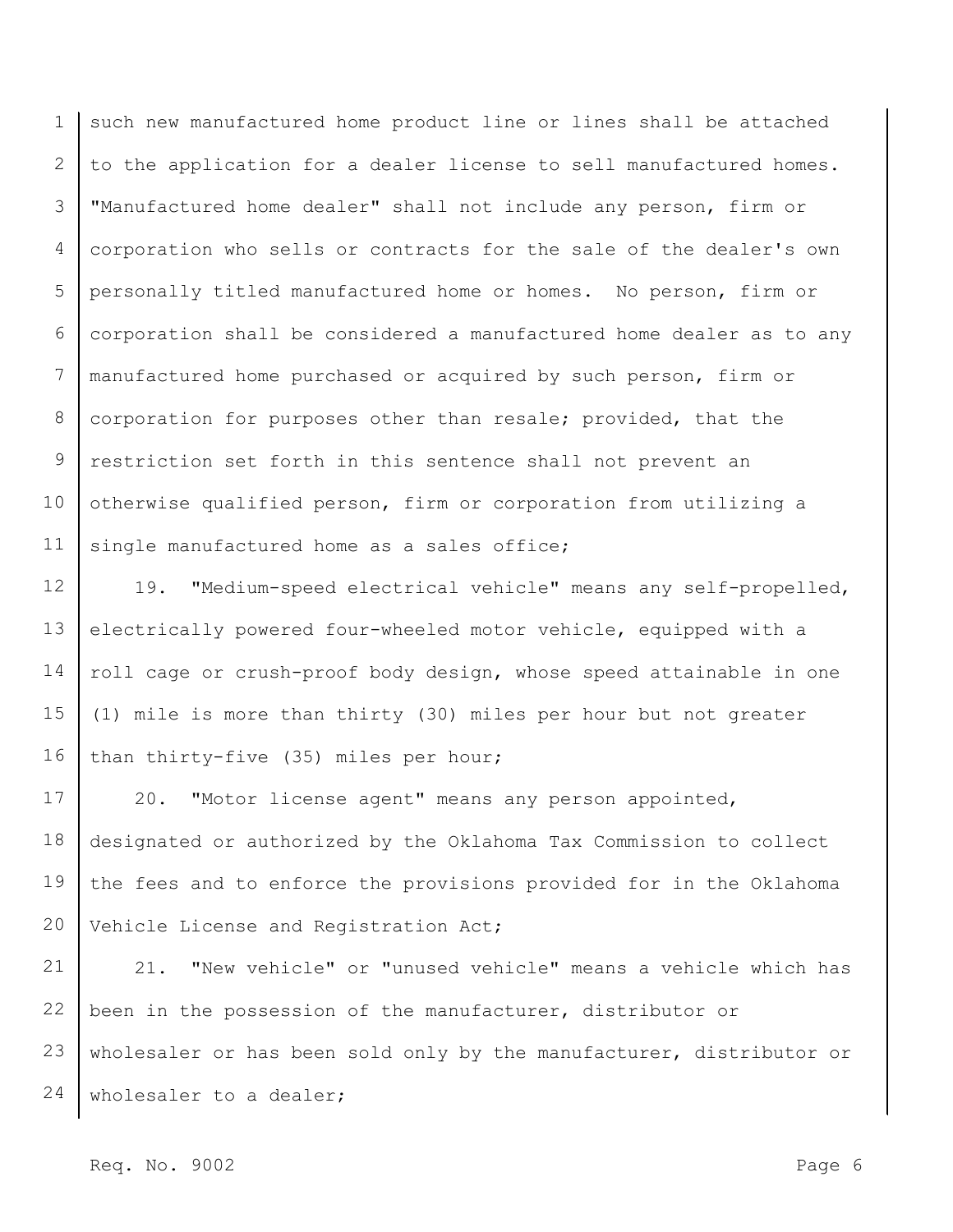1 2 22. "Nonresident" means any person who is not a resident of this state;

3 4 5 6 23. "Off-road motorcycle" means any motorcycle, as defined in Section 1-135 of this title, when such motorcycle has been manufactured for and used exclusively off roads, highways and any other paved surfaces;

- 7 8 24. "Owner" means any person owning, operating or possessing any vehicle herein defined;
- 9 10 11 25. "Park model recreational vehicle" means a vehicle that is: a. designed and marketed as temporary living quarters for camping, recreational, seasonal or travel use,
- 12 13 b. not permanently affixed to real property for use as a permanent dwelling,
- 14 15 16 c. built on a single chassis mounted on wheels with a gross trailer area not exceeding four hundred (400) square feet in the setup mode, and
- 17 18 19 d. certified by the manufacturer as complying with standard A119.5 of the American National Standards Institute, Inc.;

20 21 22 23 26. "Person" means any individual, copartner, joint venture, association, corporation, limited liability company, estate, trust, business trust, syndicate, the State of Oklahoma, or any county, city, municipality, school district or other political subdivision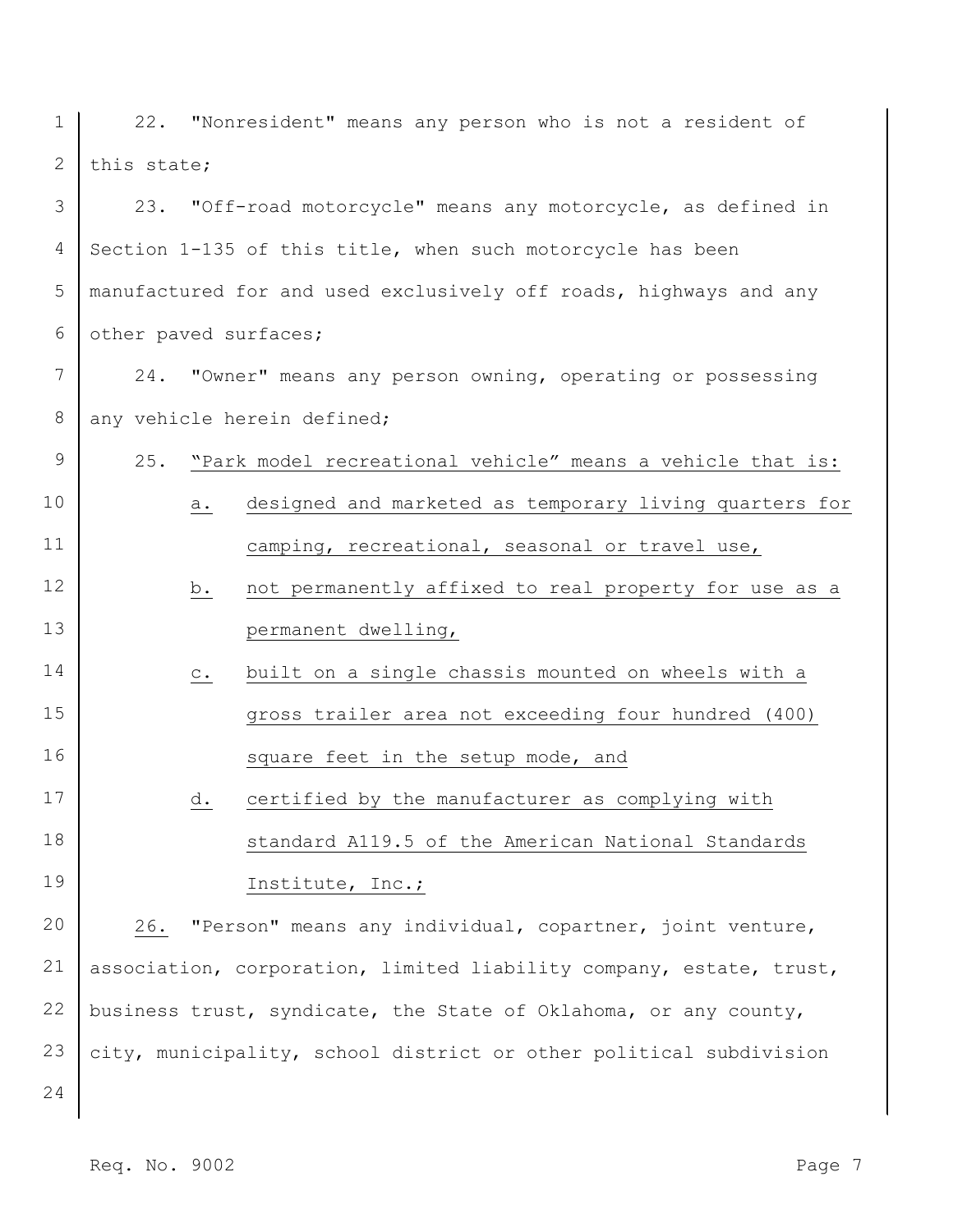1 2 3 4 5 6 7 8 9 10 11 12 13 14 15 16 17 18 19 20 21 22 thereof, or any group or combination acting as a unit, or any receiver appointed by the state or federal court; 26. 27. "Rebodied vehicle" means a vehicle: a. which has been assembled using a new body or new major component which is of the identical type as the original vehicle and is licensed by the manufacturer of the original vehicle and other original, new or reconditioned parts. For purposes of this paragraph, "new body or new major component" means a new body, cab, frame, front end clip or rear end clip, b. which is not a salvage, rebuilt, or junked vehicle as defined by paragraph 1, 2, or 6 of subsection A of Section 1105 of this title, and c. for which the Tax Commission has assigned or will assign a new identifying number; 27. 28. "Recreational off-highway vehicle" means a vehicle manufactured and used exclusively for off-highway use, traveling on four or more non-highway tires, and being sixty-five (65) inches or less in width; 28. 29. "Recreational vehicle" means every vehicle which is built on or permanently attached to a self-propelled motor chassis or chassis cab which becomes an integral part of the completed

24 to qualify as a recreational vehicle pursuant to this paragraph such

vehicle and is capable of being operated on the highways. In order

Req. No. 9002 Page 8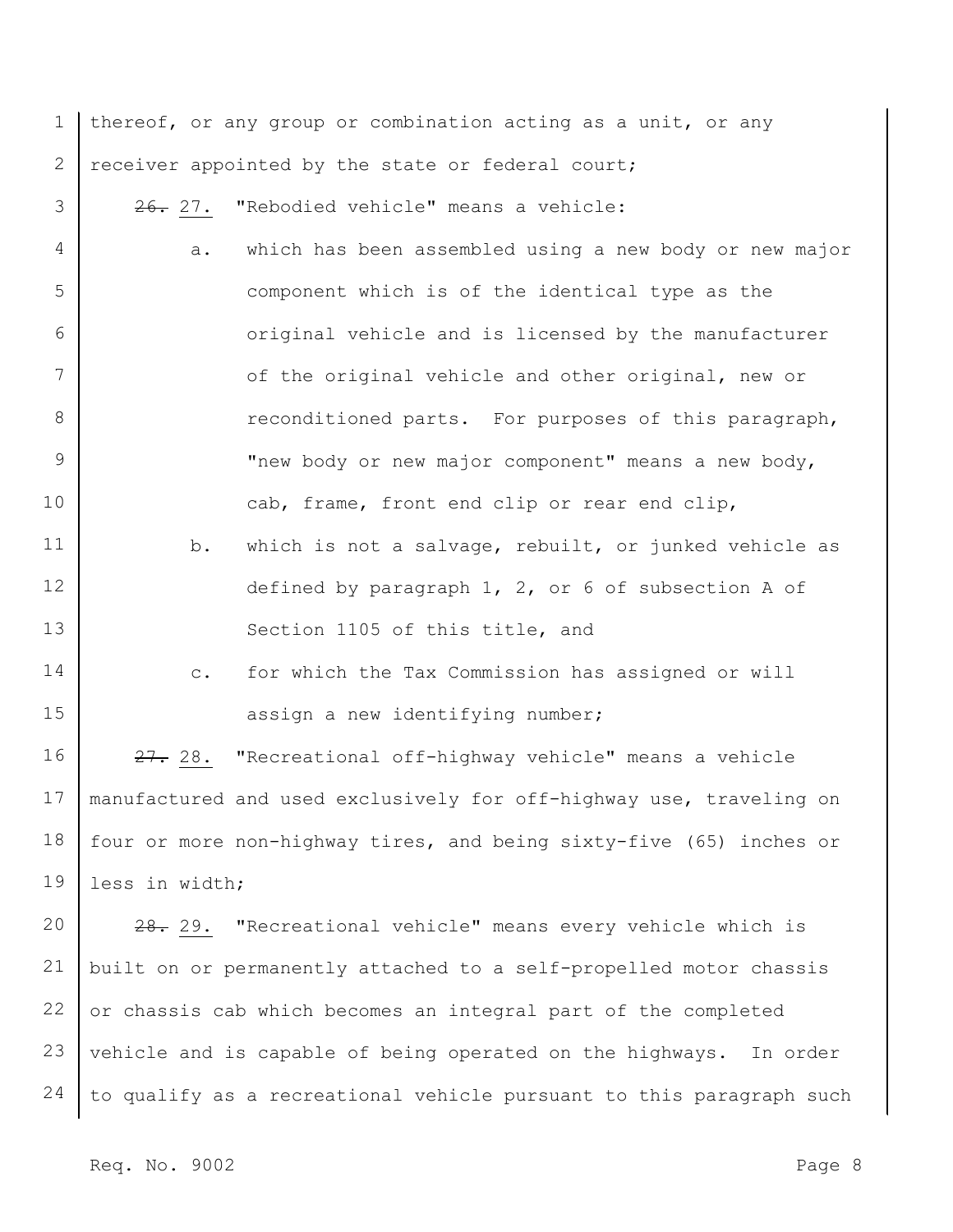1 2 3 4 5 6 7 8 vehicle shall be permanently constructed and equipped for human habitation, having its own sleeping and kitchen facilities, including permanently affixed cooking facilities, water tanks and holding tank with permanent toilet facilities. Recreational vehicle shall not include manufactured homes or any vehicle with portable sleeping, toilet and kitchen facilities which are designed to be removed from such vehicle. Recreational vehicle shall include park model recreational vehicles as defined in this section;

9 10 11 12 13 14 29. 30. "Remanufactured vehicle" means a vehicle which has been assembled by a vehicle remanufacturer using a new body and which may include original, reconditioned, or remanufactured parts, and which is not a salvage, rebuilt, or junked vehicle as defined by paragraphs 1, 2, and 6, respectively, of subsection A of Section 1105 of this title;

15 16 17 18 19 20 21 30. 31. "Rental trailer" means all small or utility trailers or semitrailers constructed and suitable for towing by a passenger automobile and designed only for carrying property, when the trailers or semitrailers are owned by, or are in the possession of, any person engaged in renting or leasing such trailers or semitrailers for intrastate or interstate use or combined intrastate and interstate use;

22 23 24 31. 32. "Special mobilized machinery" means special purpose machines or devices, either self-propelled or drawn as trailers or semitrailers, which derive no revenue from the transportation of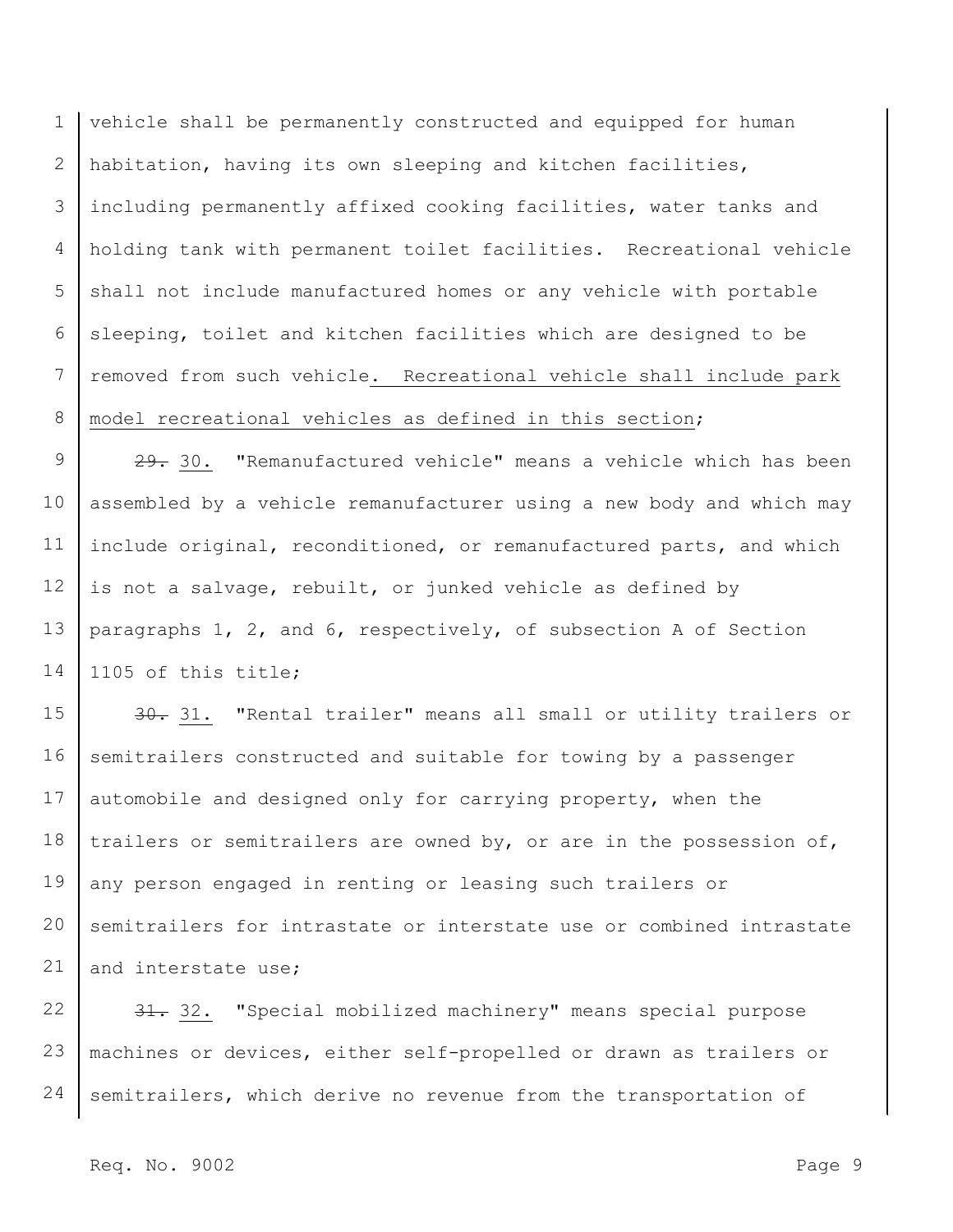1 2 3 4 persons or property, whose use of the highway is only incidental, and whose useful revenue producing service is performed at destinations in an area away from the traveled surface of an established open highway;

32. 33. "State" means the State of Oklahoma;

6 7 8 9 33. 34. "Station wagon" means any passenger vehicle which does not have a separate luggage compartment or trunk and which does not have open beds, and has one or more rear seats readily lifted out or folded, whether same is called a station wagon or ranch wagon;

10 11 12 13 14 15 34. 35. "Travel trailer" means any vehicular portable structure built on a chassis, used as a temporary dwelling for travel, recreational or vacational use, and, when factory-equipped for the road, it shall have a body width not exceeding eight (8) feet and an overall length not exceeding forty (40) feet, including the hitch or coupling;

16 17 18 19 20 21 22 23 24 35. 36. "Travel trailer dealer" means any person, firm or corporation engaged in the business of selling any new and unused, or used, or both new and used travel trailers. Such information and a valid franchise letter as proof of authorization to sell any such new travel trailer product line or lines shall be attached to the application for a dealer license to sell travel trailers. "Travel trailer dealer" shall not include any person, firm or corporation who sells or contracts for the sale of his or her own personally titled travel trailer or trailers. No person, firm or corporation

Req. No. 9002 Page 10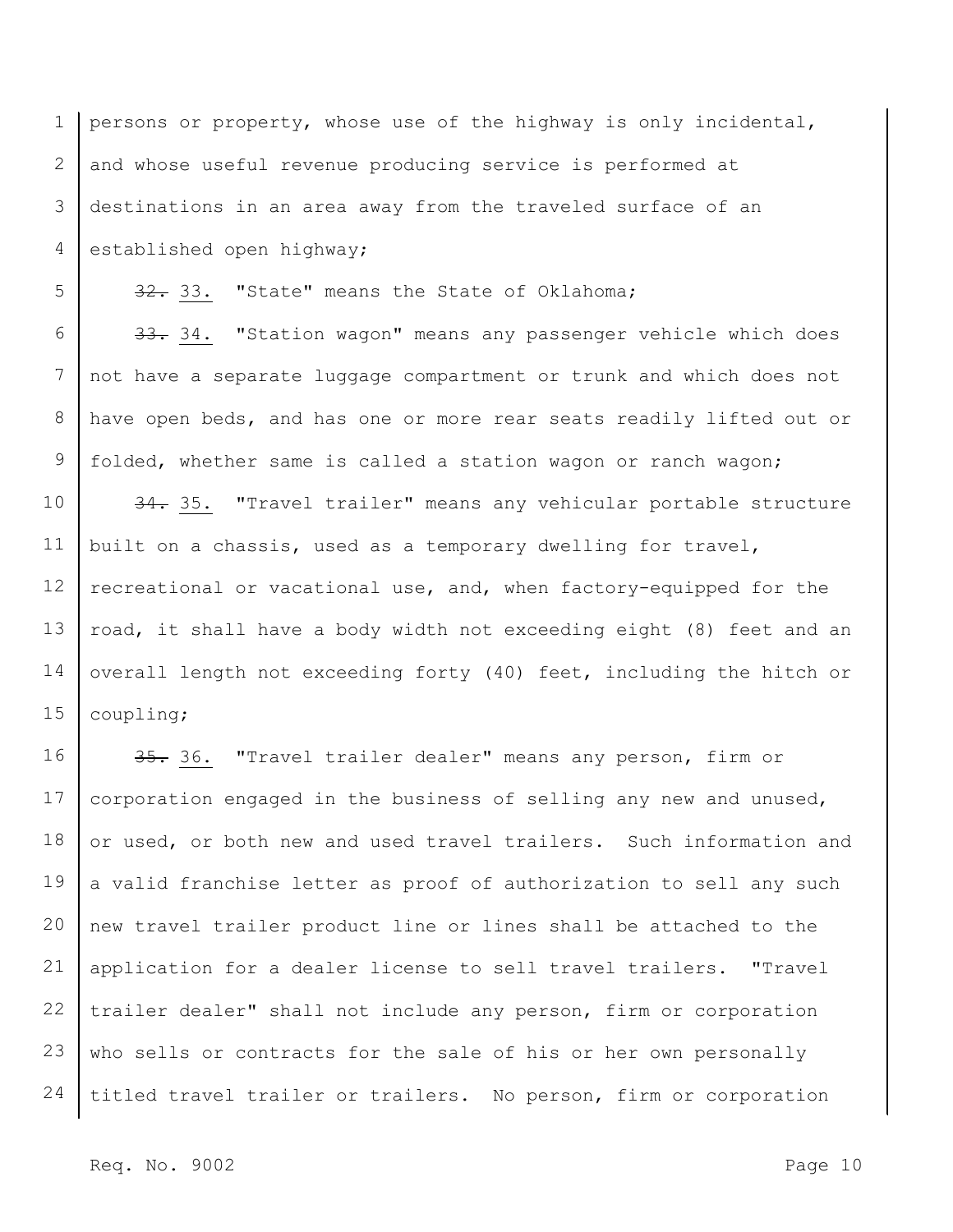1 2 3 shall be considered as a travel trailer dealer as to any travel trailer purchased or acquired by such person, firm or corporation for purposes other than resale;

4 5 36. 37. "Used motor vehicle dealer" means "used motor vehicle dealer" as defined in Section 581 of this title;

6 7 8 9 10 11 37. 38. "Used vehicle" means any vehicle which has been sold, bargained, exchanged or given away, or used to the extent that it has become what is commonly known, and generally recognized, as a "secondhand" vehicle. This shall also include any vehicle other than a remanufactured vehicle, regardless of age, owned by any person who is not a dealer;

12 13 14 15 38. 39. "Utility vehicle" means a vehicle powered by an internal combustion engine, manufactured and used exclusively for off-highway use, equipped with seating for two or more people and a steering wheel, traveling on four or more wheels;

16 17 18 19 20 21 22 23 24 39. 40. "Vehicle" means any type of conveyance or device in, upon or by which a person or property is or may be transported from one location to another upon the avenues of public access within the state. "Vehicle" does not include bicycles, trailers except travel trailers and rental trailers, or implements of husbandry as defined in Section 1-125 of this title. All implements of husbandry used as conveyances shall be required to display the owner's driver license number or license plate number of any vehicle owned by the owner of the implement of husbandry on the rear of the implement in numbers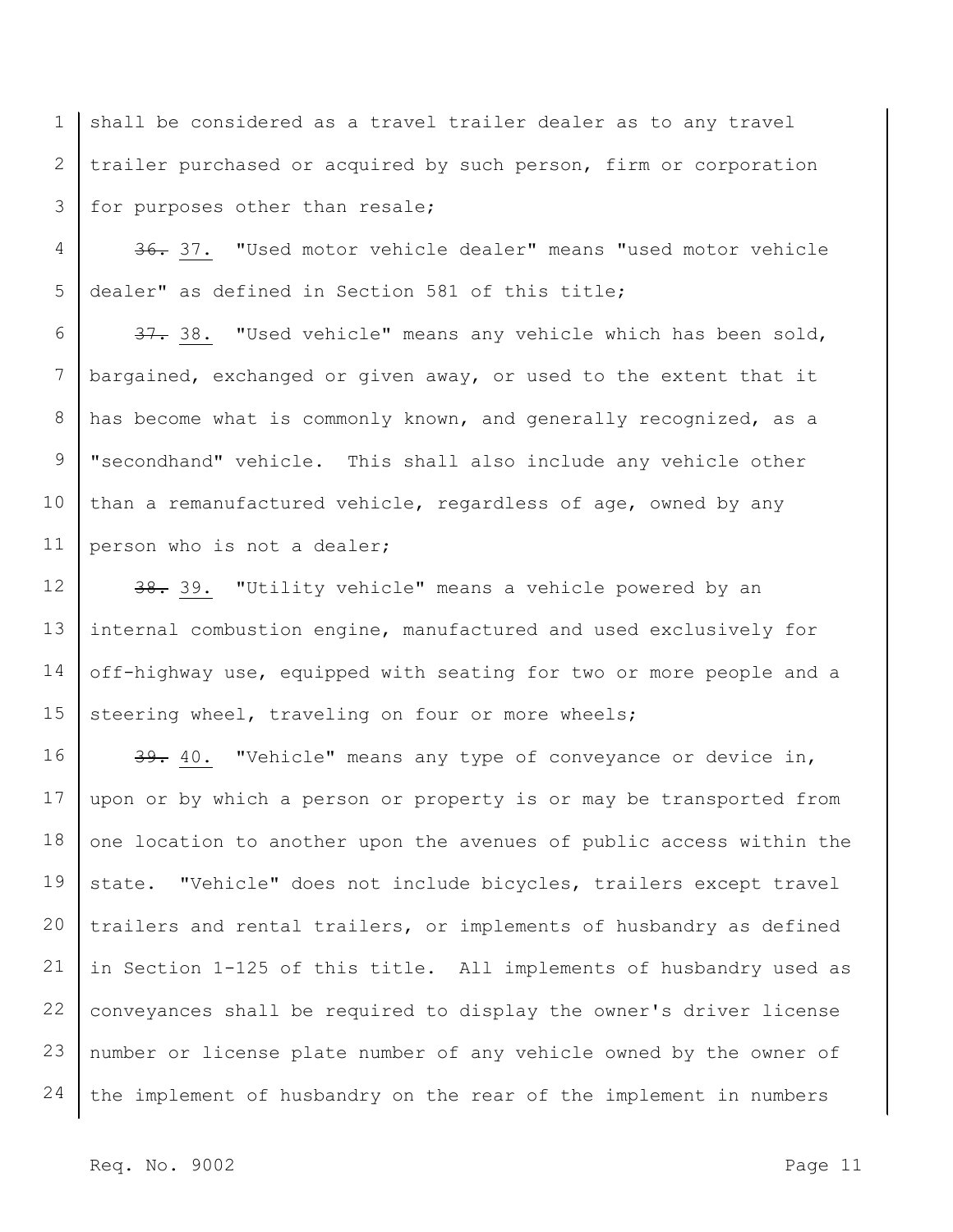1 2 3 not less than two (2) inches in height. The use of the owner's social security number on the rear of the implement of husbandry shall not be required; and

4 5 40. 41. "Vehicle remanufacturer" means a commercial entity which assembles remanufactured vehicles.

6 7 SECTION 2. AMENDATORY 68 O.S. 2011, Section 2101, is amended to read as follows:

Section 2101. For the purpose of this article:

9 10 11 12 1. The term "motor vehicle" means and includes every automobile, truck, truck-tractor, all-terrain vehicle, utility vehicle or any motor bus or any self-propelled vehicle not operated or driven upon fixed rails or tracks or in the air or on water;

13 14 15 16 2. The term "vehicle" means and includes every device in, upon, or by which any person or property is, or may be, transported or drawn, excepting devices moved by human or animal power, when not used upon fixed rails or tracks, or in the air or on water;

17 18 19 20 21 22 23 24 3. The term "low-speed electrical vehicle" means and includes any four–wheeled electrical vehicle that is powered by an electric motor that draws current from rechargeable storage batteries or other sources of electrical current and whose top speed is greater than twenty (20) miles per hour but not greater than twenty-five (25) miles per hour and is manufactured in compliance with the National Highway Traffic Safety Administration standards for lowspeed vehicles in 49 C.F.R. 571.500;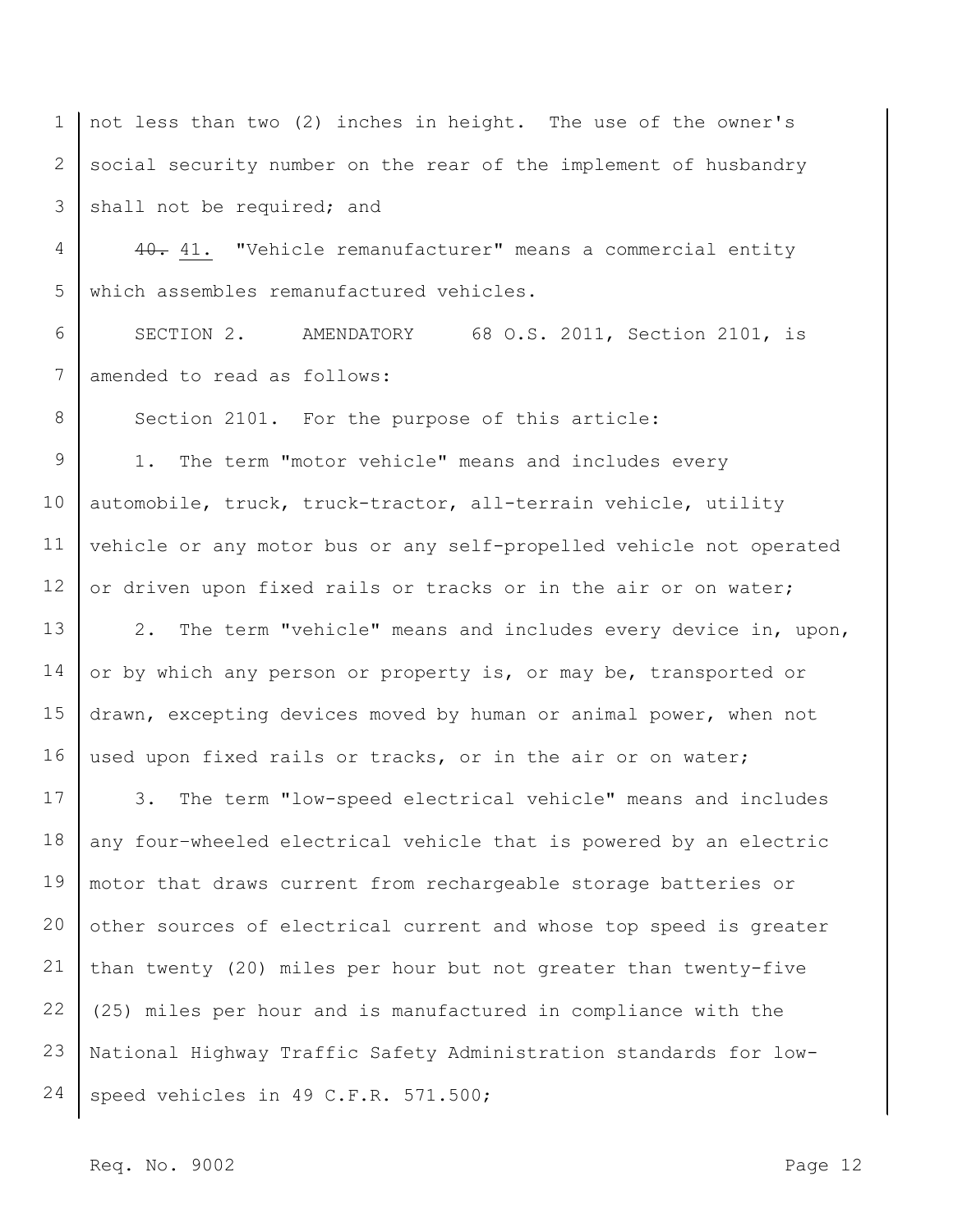1 2 3 4. The term "automobile" means and includes every motor vehicle constructed and used solely for the transportation of persons for purposes other than for hire or compensation;

4 5 6 5. The term "motorcycle" means and includes every motor vehicle designed to travel on not more than three wheels other than an allterrain vehicle;

7 8 9 10 6. The term "truck" means and includes every motor vehicle constructed or used for the transportation of property not falling within the definition of truck-tractor, trailer or semitrailer, as herein defined;

11 12 13 7. The term "truck-tractor" means and includes every motor vehicle of the truck type designed to draw or support the front end of a semitrailer;

14 15 16 8. The term "trailer" means and includes any vehicle designed to be drawn by a truck, tractor or a truck-tractor, but supported upon its own wheels;

17 18 19 9. The term "semitrailer" means and includes any vehicle designed to be attached to, and having its front end supported by a truck, tractor, or truck-tractor;

20 21 22 10. The term "motor bus" means and includes every motor vehicle constructed so as to carry persons, and which is used or rented to carry persons for compensation;

23 24 11. The term "manufactured home" means a residential dwelling built in accordance with the National Manufactured Housing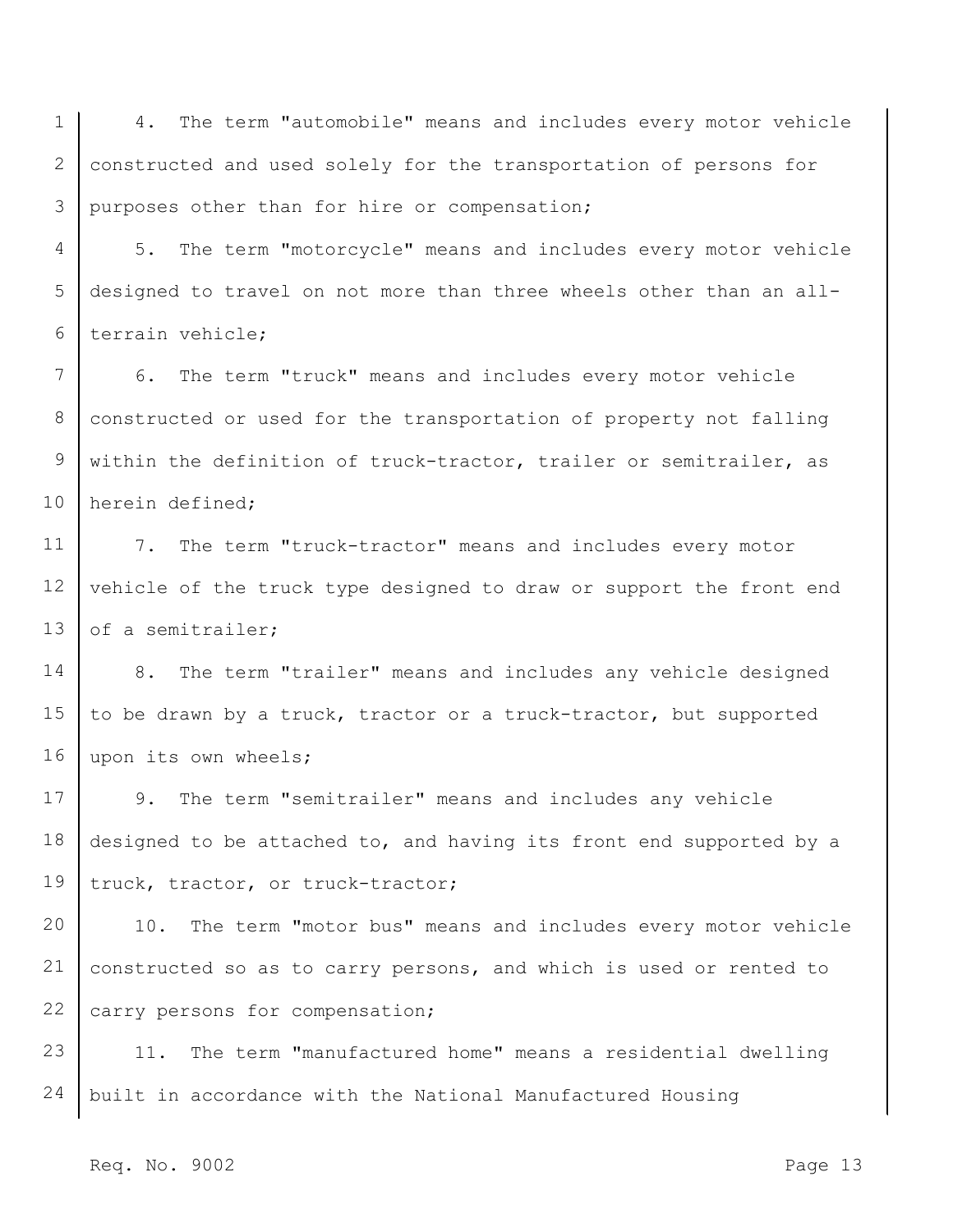1 2 3 4 5 6 Construction and Safety Standards Act of 1974, 42 U.S.C., Section 5401 et seq., and rules promulgated pursuant thereto and the rules promulgated by the Oklahoma Used Motor Vehicle and Parts Commission pursuant to Section 582 of Title 47 of the Oklahoma Statutes. Manufactured home shall not mean a park model recreational vehicle as defined in Section 1102 of Title 47 of the Oklahoma Statutes;

7 8 9 12. The term "farm tractor" means and includes any vehicle of tractor type owned and operated by the purchaser and used exclusively for agricultural purposes;

10 11 12 13. The term "all-terrain vehicle" means and includes every vehicle defined as an all-terrain vehicle in Section 1102 of Title 47 of the Oklahoma Statutes;

13 14 15 14. The terms "legal ownership" and "legally owned" mean the right to possession, whether acquired by purchase, barter, exchange, assignment, gift, operation of law, or in any other manner;

16 17 18 19 20 21 22 23 15. The term "person" means and includes natural persons, individuals, partnerships, firms, associations, limited liability companies, corporations, estates, trustees, business trusts, syndicates, this state, any county, city, municipality, school district or other political subdivision of the state, or any corporation or combination acting as a unit or any receiver appointed by any state or federal court; and the use of the singular number shall include the plural number;